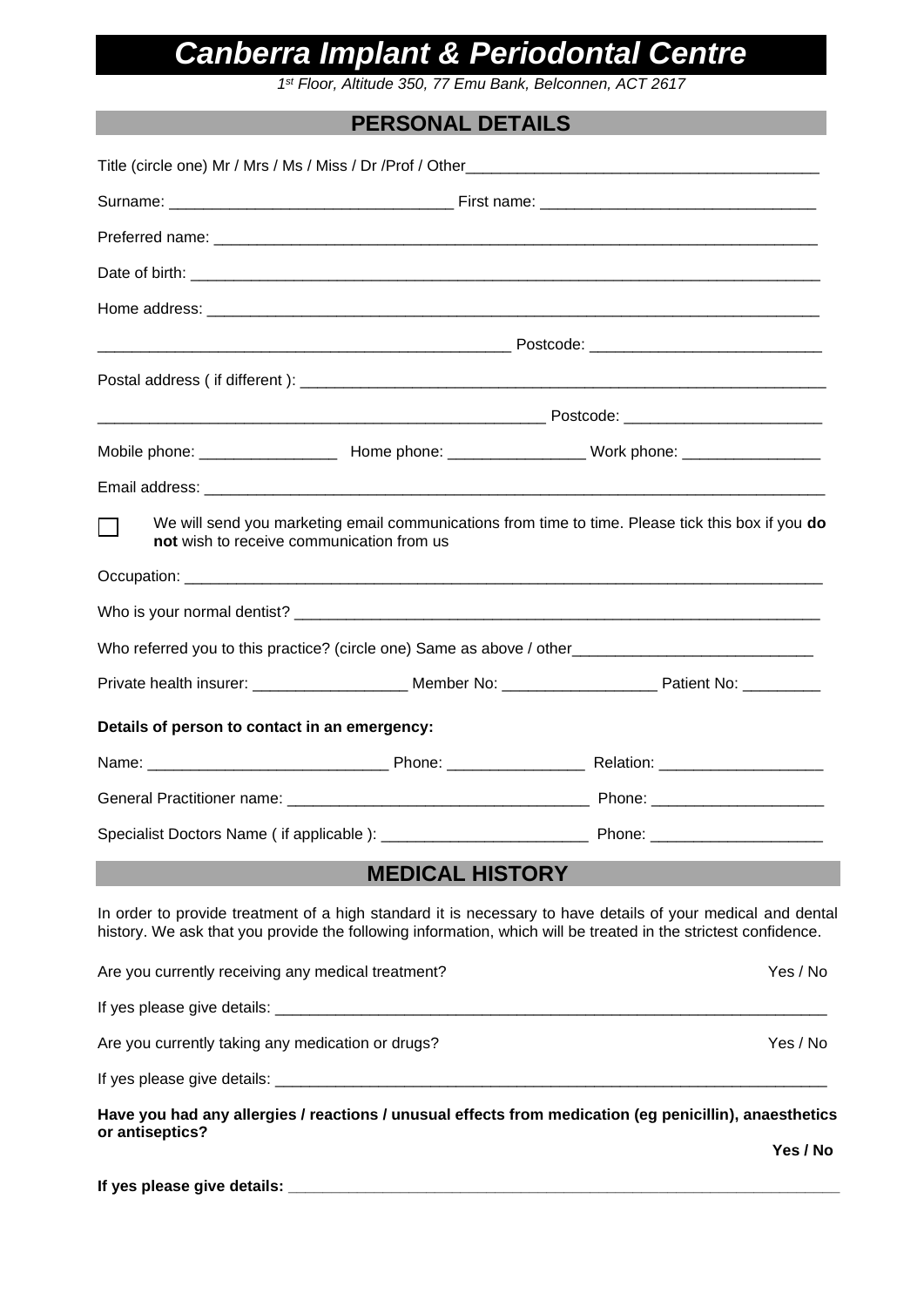### **MEDICAL HISTORY (continued)**

Have you ever had or do you now have any of the following? ( circle yes or no )

| <b>Rheumatic fever</b>       | Yes | <b>No</b> | Nervous disorders         | Yes | No.            |
|------------------------------|-----|-----------|---------------------------|-----|----------------|
| Heart problems               | Yes | No        | Depressive illness        | Yes | No.            |
| Angina                       | Yes | <b>No</b> | Stroke                    | Yes | <b>No</b>      |
| Asthma                       | Yes | No.       | Epilepsy                  | Yes | No.            |
| Respiratory problems         | Yes | <b>No</b> | Severe headaches          | Yes | N <sub>0</sub> |
| <b>Sinus</b>                 | Yes | <b>No</b> | <b>Diabetes</b>           | Yes | <b>No</b>      |
| Arthritis                    | Yes | <b>No</b> | Thyroid disorder          | Yes | No.            |
| <b>Blood disorder</b>        | Yes | <b>No</b> | Kidney or Liver disorder  | Yes | <b>No</b>      |
| High blood pressure          | Yes | <b>No</b> | Gastric problems          | Yes | <b>No</b>      |
| Hepatitis/Infectious disease | Yes | No        | Any other serious illness | Yes | <b>No</b>      |

If you have answered YES to any of the above please give details

Have you had or do you now have any of the following? ( circle yes or no )

| Osteoporosis                            | Yes | No | Multiple myeloma         | Yes | No |
|-----------------------------------------|-----|----|--------------------------|-----|----|
| Cancer which has spread to<br>the bones | Yes | No | Any other bone condition | Yes | No |
| Paget's disease                         | Yes | No |                          |     |    |

\_\_\_\_\_\_\_\_\_\_\_\_\_\_\_\_\_\_\_\_\_\_\_\_\_\_\_\_\_\_\_\_\_\_\_\_\_\_\_\_\_\_\_\_\_\_\_\_\_\_\_\_\_\_\_\_\_\_\_\_\_\_\_\_\_\_\_\_\_\_\_\_\_\_\_\_\_\_\_\_\_\_\_\_\_

If you have answered YES to any of the above please give details

**Are you taking any medication for osteoporosis? Yes / No If yes please give details: \_\_\_\_\_\_\_\_\_\_\_\_\_\_\_\_\_\_\_\_\_\_\_\_\_\_\_\_\_\_\_\_\_\_\_\_\_\_\_\_\_\_\_\_\_\_\_\_\_\_\_\_\_\_\_\_\_\_\_\_\_\_\_\_ Are you taking any blood thinning medication? Yes / No If yes please give details: \_\_\_\_\_\_\_\_\_\_\_\_\_\_\_\_\_\_\_\_\_\_\_\_\_\_\_\_\_\_\_\_\_\_\_\_\_\_\_\_\_\_\_\_\_\_\_\_\_\_\_\_\_\_\_\_\_\_\_\_\_\_\_ Do you have or do you suspect that you may have a bloodborne virus eg: Hep B, Hep C or HIV?** Yes/No/Unknown Do you have a latex allergy? The state of the state of the state of the SNS and Yes / No Have you had a blood transfusion since 1980? The state of the state of the Yes / No Do you have a pacemaker or any replacement joints or transplants?<br>
Yes / No If yes please give details: \_\_\_\_\_\_\_\_\_\_\_\_\_\_\_\_\_\_\_\_\_\_\_\_\_\_\_\_\_\_\_\_\_\_\_\_\_\_\_\_\_\_\_\_\_\_\_\_\_\_\_\_\_\_\_\_\_\_\_\_\_\_\_\_\_ Do you have now, or have you ever had gout? The same state of the state of the Yes / No

\_\_\_\_\_\_\_\_\_\_\_\_\_\_\_\_\_\_\_\_\_\_\_\_\_\_\_\_\_\_\_\_\_\_\_\_\_\_\_\_\_\_\_\_\_\_\_\_\_\_\_\_\_\_\_\_\_\_\_\_\_\_\_\_\_\_\_\_\_\_\_\_\_\_\_\_\_\_\_\_\_\_\_\_\_

Are there any other details of your medical history which you feel we should be aware of?